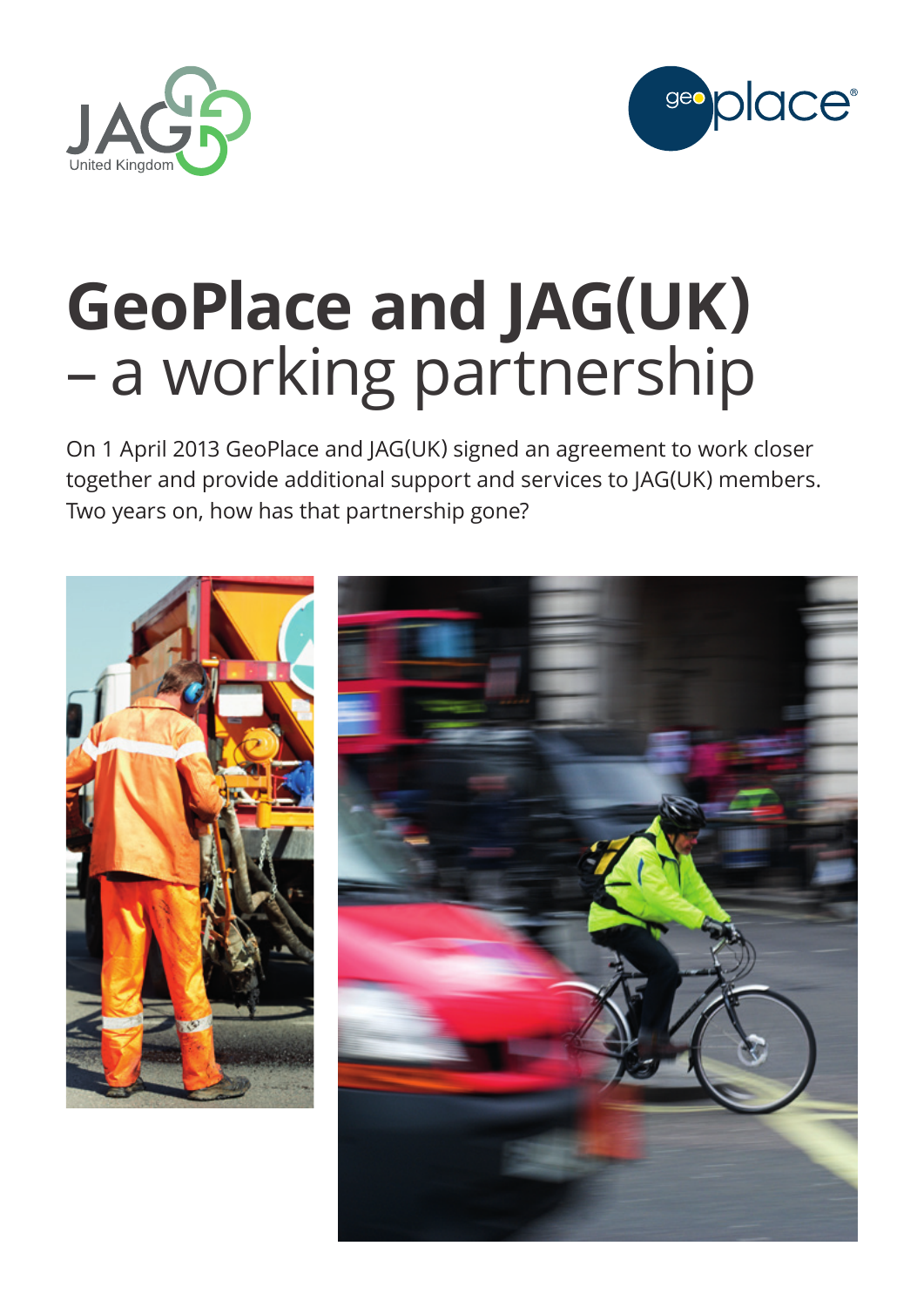

# **Who are GeoPlace and JAG(UK)?**

The Joint Authorities Group (UK) (JAG(UK)) represents all 209 Street and Road Authorities in Street and Road Works matters relating to the New Roads and Street Works Act: 1991 and the relevant parts of the Traffic Management Act 2004. JAG(UK) is the mechanism through which Street and Road Authorities are represented on the Highway Authorities and Utilities Committee(UK) [HAUC(UK)] which in turn advises the Department for Transport and the Government in Street and Road Works matters. JAG(UK)'s member organisations are primarily local authorities and similar bodies whose principal activities are governed by highways, street, road and traffic management legislation.

GeoPlace is a limited liability partnership jointly owned by the Local Government Association and Ordnance Survey. It is the centre of excellence for spatial address and street information in Great Britain.

GeoPlace maintains the National Street Gazetteer (NSG). The NSG contains definitive information for streets in England and Wales. Primarily it allows local authorities to manage all road works carried out by themselves and street works by statutory undertakers in an efficient manner on the national road network.

# **Why partner up?**

Streets are part of the country's infrastructure through which many citizen centred services are provided. Consequently there are a range of street related issues such as congestion, capacity planning, street works, accidents, incidents and maintenance which affect them.

JAG(UK) and GeoPlace have work plans to manage the street infrastructure, and by pooling resources, both

organisation's central aims can be achieved in a more efficient and joined up manner. The key objectives of both organisations are to:

- develop a definitive national reference system used in the notification process and the coordination of streetworks
- safeguard efficiency of highways
- develop consistent implementation of regulations
- identify and promote good practice
- support practitioners with guidance and information
- represent the traffic and highway/roads authority view
- maintain cooperation and balance with all interested parties

The JAG(UK) manager, David Capon, transferred to GeoPlace and works closely with the Simon Bailey, the NSG Custodian, to devise a plan to help local authorities identify common goals and deliver robust and efficient solutions, giving local authorities a louder voice in presenting logical joined-up solutions to central government and other parties.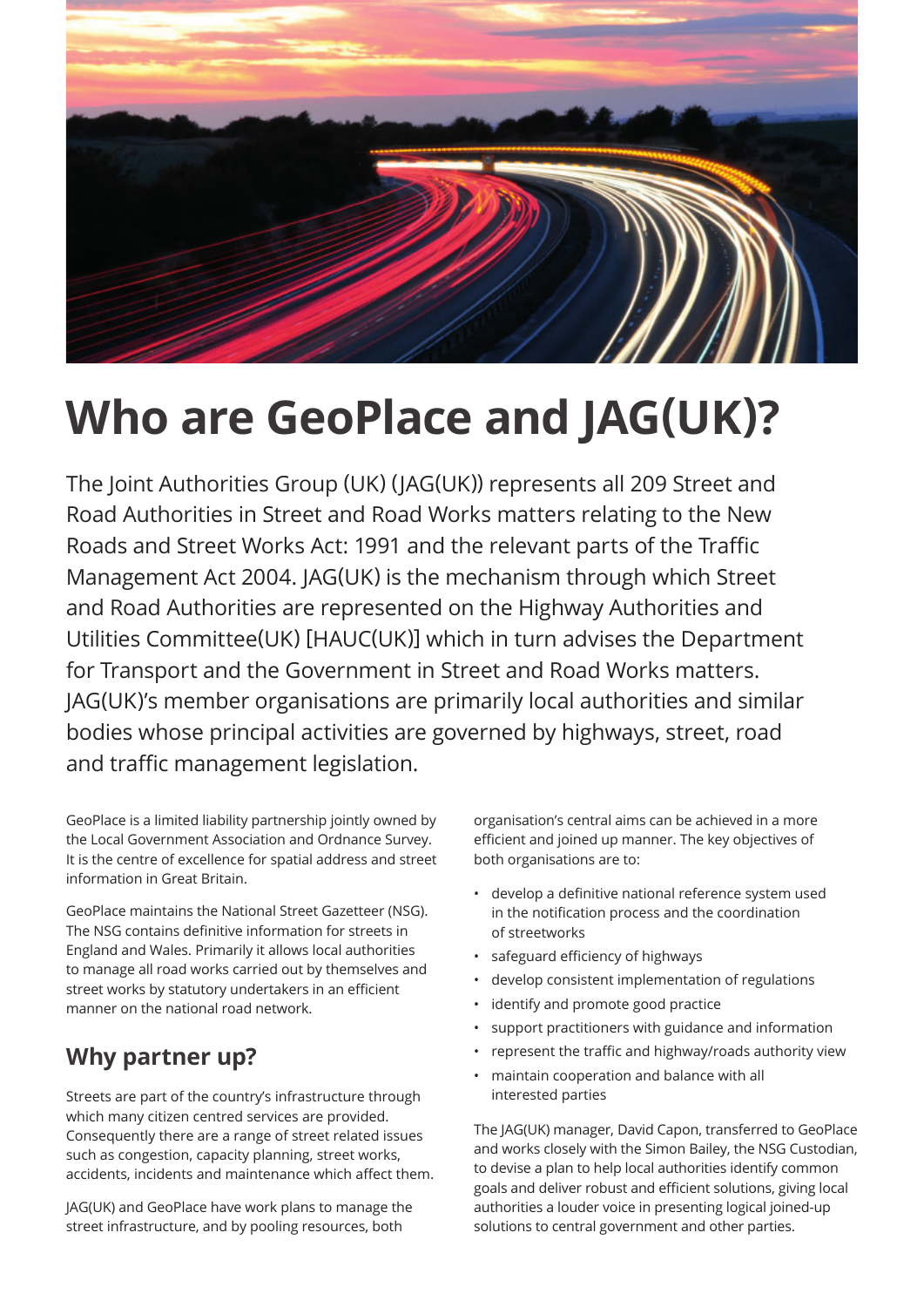## **What did the partnership want to achieve?**

In short, the partners wanted to work closely to better achieve their joint strategic objectives - both communities are integral to everything that happens on streets. Joining-up operationally combines community power and influence, bringing together different contacts within central government, the Local Government Association (LGA), the Department for Transport (DfT) and utilities that undertake work on the highways.

And by working closely together, it was thought that local authorities could be provided with better support services from a co-ordinated centre.

**Has it worked?**

Both organisations have benefitted from the partnership.

#### As an organisation which achieves its aims predominantly through voluntary contribution of expertise and time from officers in its member organisations, JAG(UK) had minimal office resource to communicate its achievements widely. The relationship with GeoPlace has enabled JAG(UK) to develop its own communications strategy, website and discussion forums which act as a central point of contact and coordination of activities for members.

Using GeoPlace as a 'home', it is providing better support for the JAG(UK) community which has resulted in an increase in membership.

With its range of shared stakeholders such as the Department for Transport, the Local Government Association (LGA), the utility sector, industry, the partnership is providing a joined-up response to initiatives that affect the sector as well as enabling GeoPlace and JAG(UK) to proactively take on responsibilities.

One of GeoPlace's central aims has always been to enhance the information about the highways that local authorities routinely capture as part of their role in maintaining the highways. This data, known as Additional Street Information (ASD) provides the StreetWorks community with more detailed information about a highway before works are undertaken, and provides highways users with intelligence about the network. The relationship with JAG(UK) has enabled more of this type of data to be collected:

- details of ownership
- reinstatement categories
- details of protected streets
- special designations such as
- traffic sensitive streets
- streets with special engineering difficulties
- level crossing safety zones
- environmentally sensitive areas
- streets with special surfaces
- streets with priority lanes
- streets with special construction needs
- height, weight and width restrictions
- direction restrictions.

GeoPlace is collaborating with the Department for Transport and Ordnance Survey to develop a new Highways dataset that will give the most detailed information yet to councils and emergency services. The new dataset, which contains ASD, has the potential to transform how all levels of government maintain and improve roads by detailing information such as road widths, traffic calming measures and height and weight restrictions.

**Following are some initiatives that have resulted from the partnership**:

### **Permit schemes**

Permit schemes provide highway authorities with the means to better manage and coordinate activities on their road network, to minimise inconvenience and prevent disruption to road users.

There are now 86 permit schemes operating in England and Wales, with 4 implemented during 2014 and a further 20 implemented in 2015 so far. Most of these are working extremely well and have been essential in modernising efficiencies in street works management and communications. NSG data is essential to this process and much work has gone into refreshing NSG data to ensure it is current for Permit schemes.

It is extremely important to consult and develop workable and efficient Permit schemes, and ensure strong collaboration between local authorities and statutory undertakers.

Joint guidance has been released by JAG (UK) and GeoPlace, for Authority Street Custodians to understand the requirements in preparing their authorities' Local Street Gazetteers for implementation of a permit scheme. This guidance has recently been updated following feedback from active schemes and can be found on the NSG website www.thensg.org.uk

With the introduction of permit schemes the processes that are undertaken in authorities are significantly more robust, organised and will provide better relationships across the Utilities sector